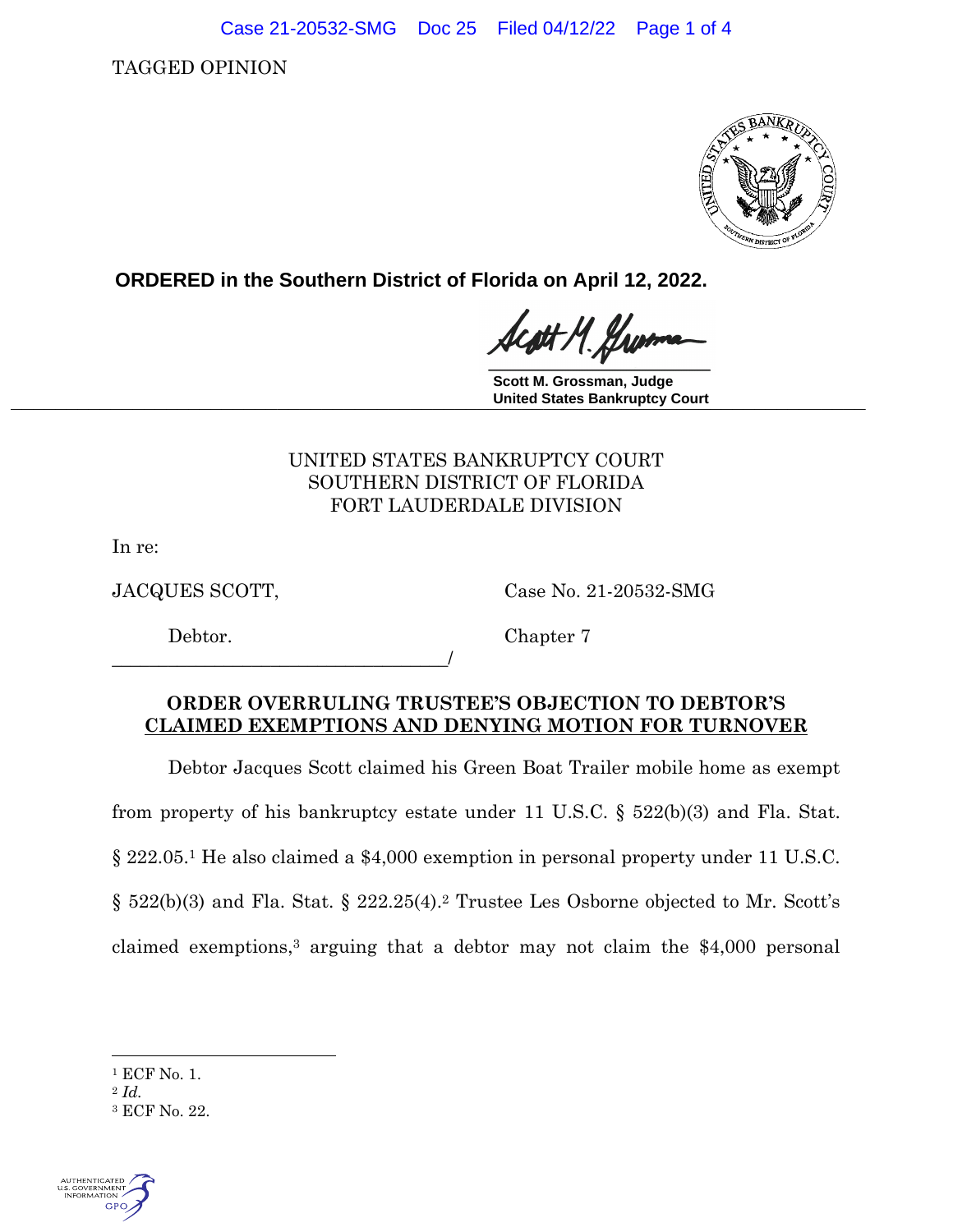## Case 21-20532-SMG Doc 25 Filed 04/12/22 Page 2 of 4

property exemption provided by Fla. Stat. § 222.25(4) if the debtor has also claimed a homestead exemption.<sup>4</sup>

But that is not what Fla. Stat. § 222.25(4) says. Section 222.25(4) only prohibits a debtor from claiming the \$4,000 exemption if the debtor claims or receives the benefits of a homestead exemption under section 4, article X of the Florida Constitution. Specifically, section 222.25(4) states in relevant part that:

The following property is exempt from attachment, garnishment, or other legal process . . . (4) A debtor's interest in personal property, not to exceed \$4,000, if the debtor does not claim or receive the benefits of a homestead exemption *under s. 4, Art. X of the State Constitution.*  This exemption does not apply to a debt owed for child support or spousal support.<sup>5</sup>

Had Mr. Scott claimed a homestead exemption under section 4, article X of the

Florida Constitution, the Trustee would be correct. But here, Mr. Scott did not claim

Florida's constitutional homestead exemption. Rather, he claimed a statutory

exemption in his mobile home under Fla. Stat. § 222.05, which states:

Any person owning and occupying any dwelling house, including a mobile home used as a residence, or modular home, on land not his or her own which he or she may lawfully possess, by lease or otherwise, and claiming such house, mobile home, or modular home as his or her homestead, shall be entitled to the exemption of such house, mobile home, or modular home from levy and sale as aforesaid.<sup>6</sup>

Mr. Scott argues that the statutory exemption for a mobile home under Fla.

Stat. § 222.05 is not the same as the constitutional exemption for a homestead under section 4, article X of the Florida Constitution. For the reasons set forth in thorough

<sup>4</sup> Because he argued that Mr. Scott sought to exempt more property than that to which he is entitled, the Trustee also requested that Mr. Scott turn over the "over-exempt" property (or the value thereof) to be sold for the benefit of his creditors. *Id.*

 $5$  Fla. Stat. § 222.25(4) (emphasis added).

<sup>6</sup> Fla. Stat. § 222.05.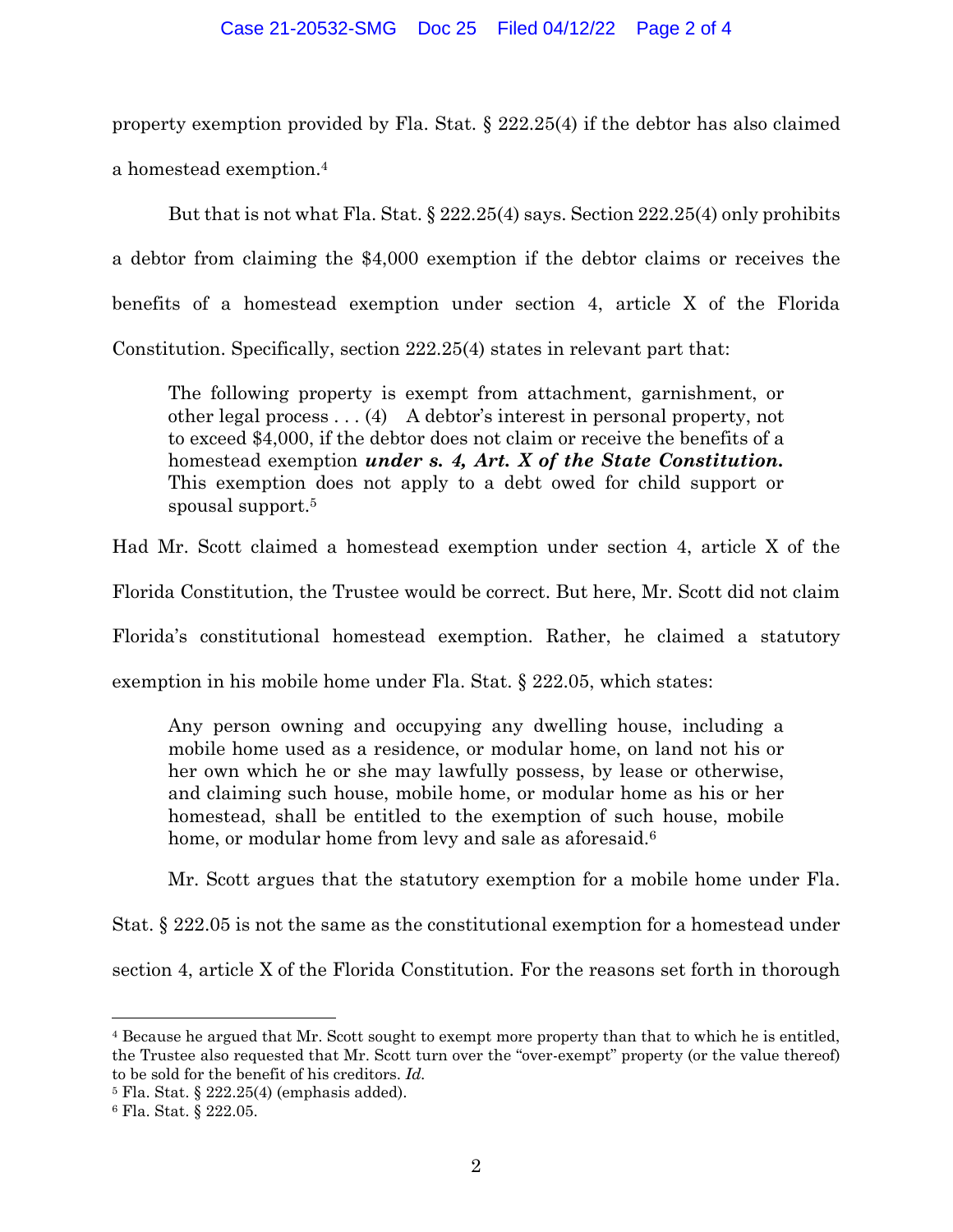and well-reasoned decisions from both the Middle District of Florida (*In re Lisowski*) 7 and the Northern District of Florida (*In re Heckman*) <sup>8</sup> Bankruptcy Courts, this Court agrees with Mr. Scott. The two exemptions are different:

the homestead exemption provided by Article X, Section  $4(a)(1)$  of the Florida Constitution applies to improved land or real property owned by a debtor, provided the debtor's residence is situated on the land. Section 222.05 of the Florida Statutes, on the other hand, expressly applies to persons who do not own the land upon which their mobile home is situated<sup>9</sup>

And because the two exemptions are different, a homestead exemption under Fla. Stat. § 222.05 is not a "homestead exemption under s. 4, Art. X of the State Constitution" that would disqualify Mr. Scott from claiming the \$4,000 personal property exemption provided by Fla. Stat. § 222.25(4).<sup>10</sup>

Accordingly, for the reasons set forth above and in both *Lisowski*<sup>11</sup> and *Heckman*<sup>12</sup> – which the Court adopts and incorporates here in their entireties – it is

## **ORDERED that:**

1. The Trustee's Objection to Debtor's Claimed Exemptions<sup>13</sup> is **OVERRULED**.

2. The Trustee's Motion for Turnover<sup>14</sup> is **DENIED**.

# # #

<sup>7</sup> 395 B.R. 771 (Bankr. M.D. Fla. 2008).

<sup>8</sup> 395 B.R. 737 (Bankr. N.D. Fla. 2008).

<sup>9</sup> *Lisowski*, 395 B.R. at 779.

<sup>10</sup> *Id.* at 781.

<sup>11</sup> *Id.* at 772-81.

<sup>12</sup> *Heckman*, 395 B.R. at 738-41.

<sup>13</sup> ECF No. 22.

<sup>14</sup> *Id.*